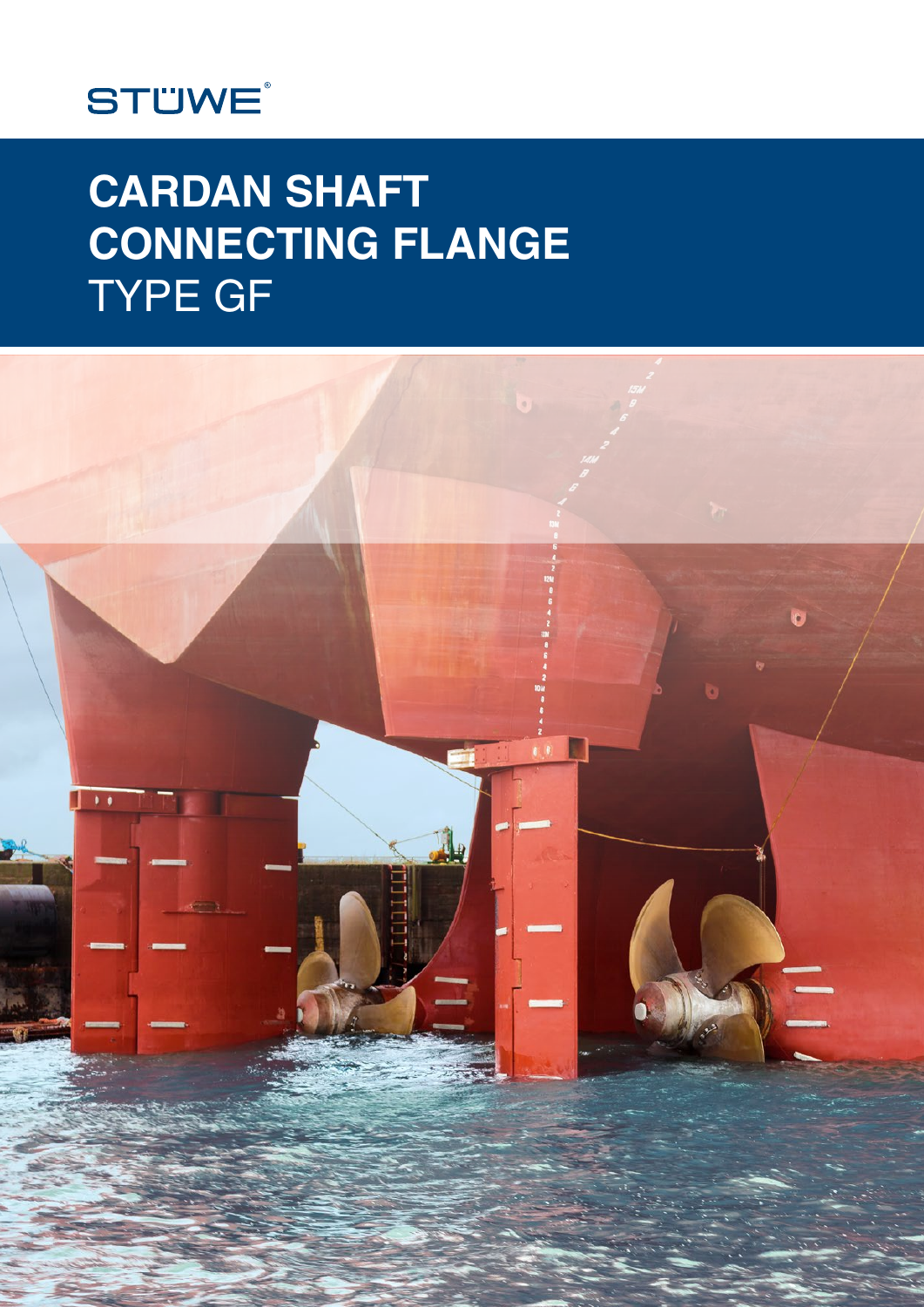# **CARDAN SHAFT CONNECTING FLANGE** TYPE GF – GENERAL INFORMATION

### **Application Description**

The type GF cardan shaft connecting flange is suited for the connection of standard cardan shafts to cylindrical shaft ends. It is characterized by optimal power transmission, easy installation and safe connection in cases of varying or jerky torques. Differentiation is made in the standard delivery programme between three series (21, 22, 23) each with two models so that an optimum variance exists for the achievement of your ideal connection.

#### **Areas of Use**

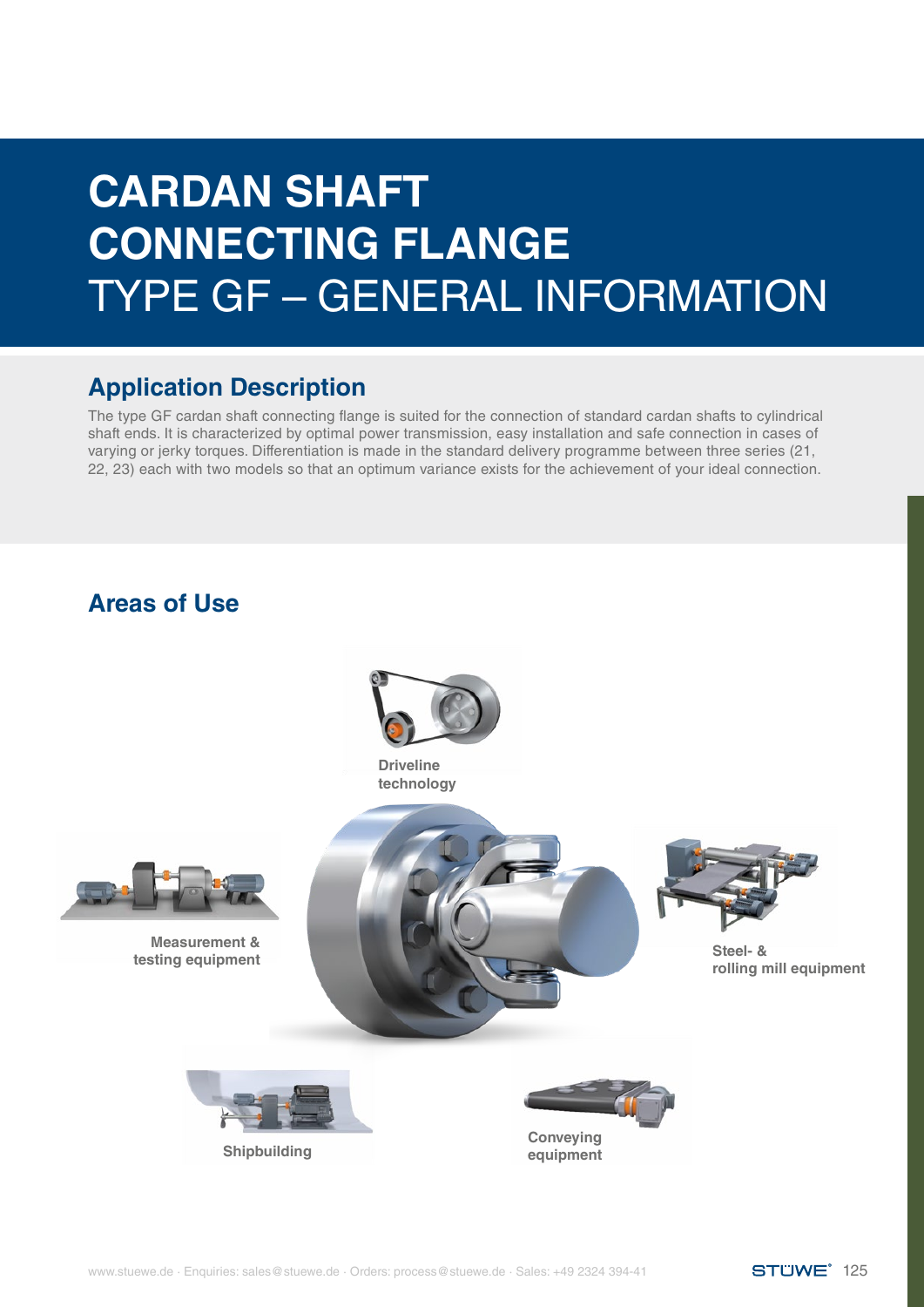

# **CARDAN SHAFT CONNECTING FLANGE** TYPE GF – SERIES



**Model A**

| <b>Model B</b> |  |
|----------------|--|
|                |  |

| <b>Description</b> | <b>Shaft diameter</b> | <b>Transmissible torque</b> | <b>Features</b>                                                                              |
|--------------------|-----------------------|-----------------------------|----------------------------------------------------------------------------------------------|
| $-21$              | $20 - 85$ mm          | $0.12 - 9.52$ kNm           | Flange bolts are also used for tensioning                                                    |
| 22                 | $65 - 220$ mm         | 7 - 229 kNm                 | Primarily for the connection of small<br>shaft end diameters with large cardan shaft flanges |
| -23                | $90 - 300$ mm         | 13 - 507 kNm                | Primarily for the connection of large shaft end diameters                                    |



All types may be protected against environmental influences by zinc and nickel coating or by a paint which has an appropriate corrosion protection class. We are able to achieve both desired colours which conform with the RAL colour range and products with lubricants in accordance with NSF H1. More detailed information on this may be found in this catalogue on page 151.

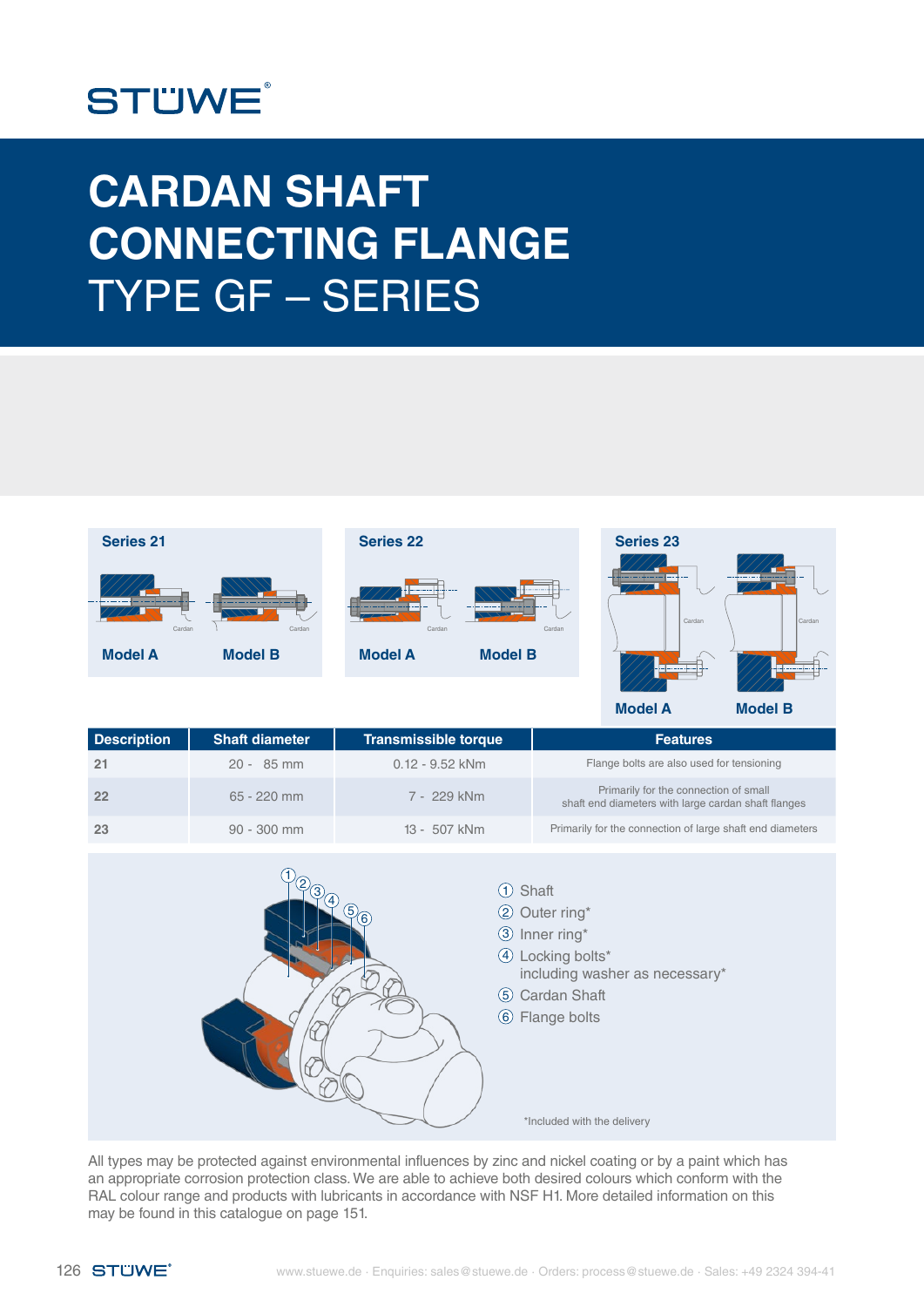## **STÜWE** Cardan Shaft Coupling Type GF -Series 21



#### **Code**

- $M_t$  Maximum transmissible torque of a connecting flange for  $P_{ax} = 0$
- $P_{ax}$  Maximum transmissible axial load of a connecting flange for  $M_{t} = 0$
- $\mathbf{M}^{\sim}_{a}$ Maximum tightening torque of the locking bolts (see also "Installation and Removal Instructions")

### **Cardan Shaft Coupling Type GF –** Series 21

| <b>Type</b> | $d_w^*$<br>mm  | M,<br>kNm            | D<br>mm | ı<br>mm | L<br>mm | a<br>mm | $\mathbf b$<br>mm | $\mathbf{c}$<br>mm | t<br>mm        | <b>Flange</b><br>bolts** | $M_a$<br><b>Nm</b> | kg  |
|-------------|----------------|----------------------|---------|---------|---------|---------|-------------------|--------------------|----------------|--------------------------|--------------------|-----|
| GF 58 - 21  | 20<br>24<br>28 | 0.12<br>0.17<br>0.24 | 60      | 18      | 22      | 58      | 47                | 30                 | 1.3            | 4 x M5                   | $\hbox{ }9$        | 0.5 |
| GF 65 - 21  | 20<br>24<br>30 | 0.16<br>0.22<br>0.33 | 72      | 20      | 24      | 65      | 52                | 35                 | 1.5            | $4 \times M6$            | 14.5               | 0.9 |
| GF 75 - 21  | 25<br>30<br>40 | 0.29<br>0.41<br>0.66 | 80      | 22      | 27      | 75      | 62                | 42                 | 1.8            | 6 x M6                   | 14.5               | 1.2 |
| GF 90 - 21  | 30<br>40<br>45 | 0.38<br>0.59<br>0.80 | 100     | 26      | 31      | 90      | 74.5              | 47                 | $\overline{2}$ | 4 x M8                   | 35                 | 1.8 |
| GF 100 - 21 | 40<br>50<br>55 | 0.80<br>1.17<br>1.54 | 115     | 26      | 32      | 100     | 84                | 57                 | $\sqrt{2}$     | 6 x M8                   | 35                 | 2.4 |
| GF 120 - 21 | 40<br>60<br>70 | 1.73<br>3.03<br>4.24 | 138     | 28      | 35      | 120     | 101.5             | 75                 | $\overline{2}$ | 8 x M10                  | 70                 | 4.0 |
| GF 150 - 21 | 50<br>70<br>85 | 4.00<br>6.53<br>9.52 | 170     | 39      | 47      | 150     | 130               | 90                 | 2.5            | 8 x M12                  | 120                | 7.0 |

Further sizes on request, subject to technical changes.

\*Hole diameter can be freely chosen within given limitations. \*\*Grade 12.9

Connecting dimensions can be adapted if desired.

Model B: M16 and upwards with washers: DINENISO7416

**When ordering please state:** (Type x Ødwx model), e.g. GF 120 - 21 x 60 x A

Additional: holes, bolt size and bolt quantity if different from that given in the table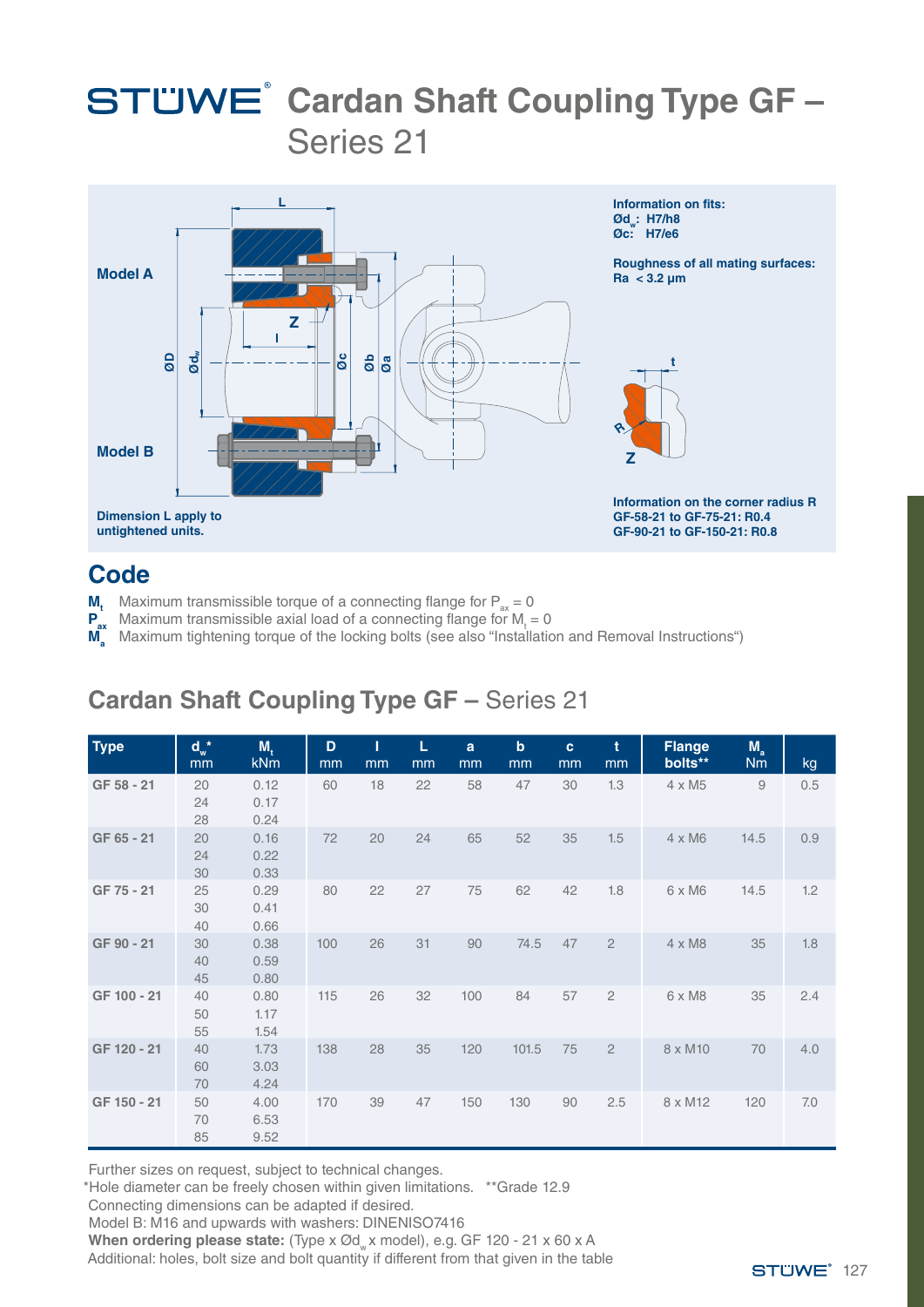## **STÜWE** Cardan Shaft Coupling Type GF -Series 22



#### **Code**

- $M_t$  Maximum transmissible torque of a connecting flange for  $P_{ax} = 0$
- $P_{ax}$  Maximum transmissible axial load of a connecting flange for  $M_{t} = 0$
- **Ma** Maximum tightening torque of the locking bolts (see also "Installation and Removal Instructions")

### **Cardan Shaft Coupling Type GF –** Series 22

| <b>Type</b> | $d_w^{\star}$<br>mm | M,<br>kNm                  | <b>Locking bolts</b><br><b>Size of</b> | $M_a$<br><b>Nm</b> | D<br>mm | mm  | L<br>mm | a<br>mm | $\mathbf b$<br>mm | $\mathbf{c}$<br>mm | t<br>mm        | <b>Flange</b><br>bolts** | $M_{\rm a}$<br><b>Nm</b> | kg    |
|-------------|---------------------|----------------------------|----------------------------------------|--------------------|---------|-----|---------|---------|-------------------|--------------------|----------------|--------------------------|--------------------------|-------|
| GF 180 - 22 | 65<br>75<br>85      | $\overline{7}$<br>10<br>15 | M14                                    | 160                | 170     | 40  | 71      | 180     | 155.5             | 110                | $\mathbf{2}$   | 8 x M14                  | 160                      | 10.5  |
| GF 225 - 22 | 80<br>90<br>100     | 12<br>17<br>24             | M16                                    | 240                | 197     | 51  | 86      | 225     | 196               | 140                | $\overline{4}$ | 8 x M16                  | 240                      | 17.7  |
| GF 250 - 22 | 90<br>100<br>110    | 18<br>25<br>33             | M16                                    | 240                | 215     | 54  | 91      | 250     | 218               | 140                | $\overline{4}$ | 8 x M18                  | 340                      | 22.5  |
| GF 285 - 22 | 90<br>110<br>120    | 20<br>34<br>43             | M20                                    | 470                | 230     | 62  | 102     | 285     | 245               | 175                | 5              | 8 x M20                  | 470                      | 31.6  |
| GF 315 - 22 | 110<br>130<br>140   | 37<br>58<br>71             | M24                                    | 820                | 290     | 73  | 122     | 315     | 280               | 175                | 5              | 8 x M22                  | 640                      | 52.4  |
| GF 350 - 22 | 130<br>160<br>180   | 52<br>91<br>124            | M24                                    | 820                | 320     | 83  | 137     | 350     | 310               | 220                | $\overline{7}$ | 10 x M22                 | 640                      | 71.2  |
| GF 390 - 22 | 160<br>180<br>200   | 95<br>131<br>172           | M24                                    | 820                | 370     | 104 | 154     | 390     | 345               | 250                | $\overline{7}$ | 10 x M24                 | 820                      | 100.0 |
| GF 435 - 22 | 180<br>200<br>220   | 136<br>179<br>229          | M27                                    | 1210               | 405     | 115 | 181     | 435     | 385               | 280                | 8              | 10 x M27                 | 1210                     | 132.6 |

Further sizes on request, subject to technical changes.

\*Hole diameter can be freely chosen within given limitations. \*\*Grade 10.9

Connecting dimensions can be adapted if desired.

Model A: M16 and upwards with washers: DINENISO7416

**When ordering please state:** (Type x Ødwx model), e.g. GF 250 - 22 x 100 x A Additional: holes, bolt size and bolt quantity if different from that given in the table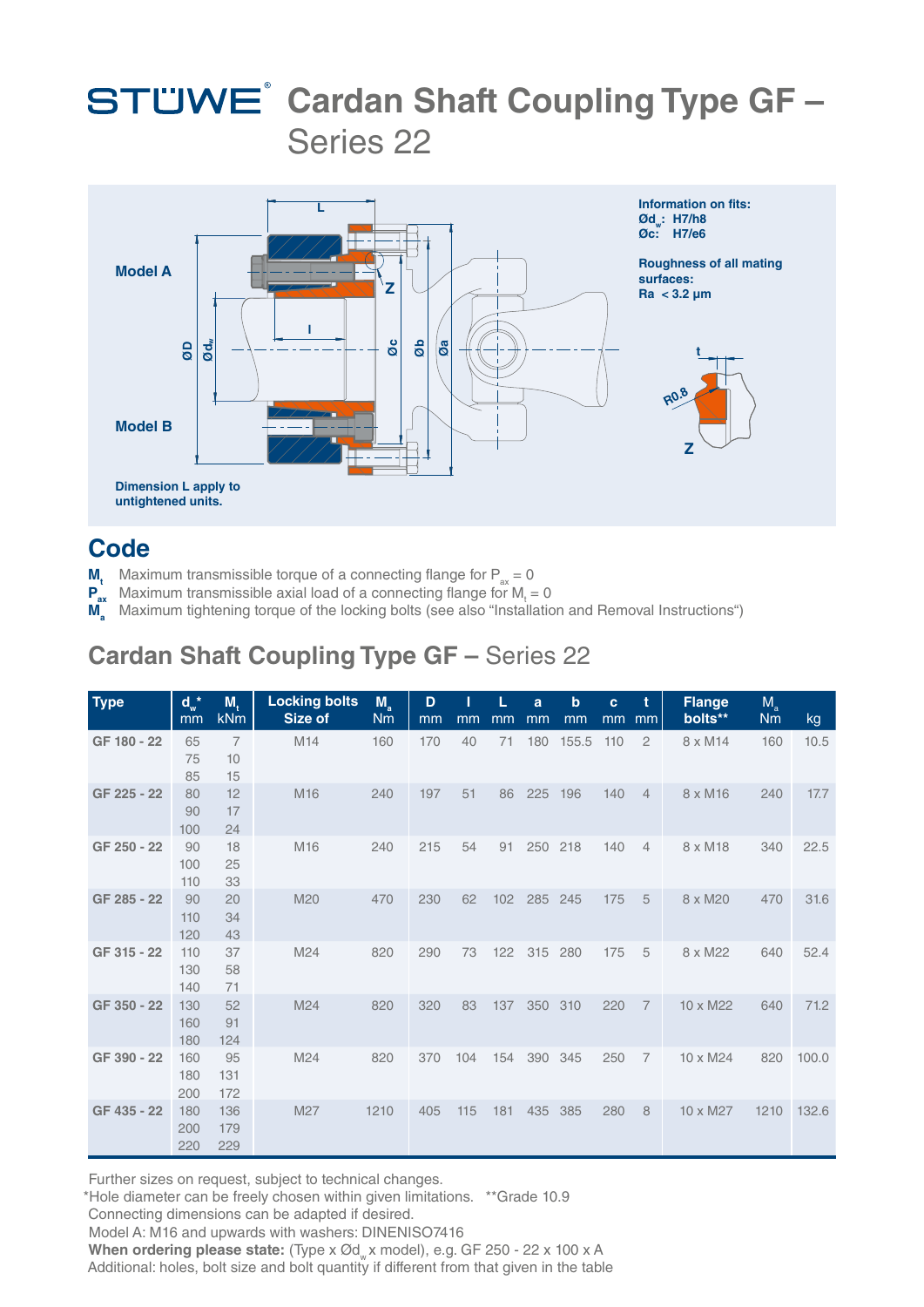## **STÜWE**<sup>*c*</sup> Cardan Shaft Coupling Type GF -Series 23



**Information on fits: Ødw: H7/h8 Øc: H7/e6**

**Roughness of all mating surfaces Ra < 3.2 µm**

**Dimension L apply to untightened units.**



**Model B**

#### **Code**

 $M_t$  Maximum transmissible torque of a connecting flange for  $P_{ax} = 0$ 

 $P_{ax}$  Maximum transmissible axial load of a connecting flange for  $M_t = 0$ 

**Ma** Maximum tightening torque of the locking bolts (see also "Installation and Removal Instructions")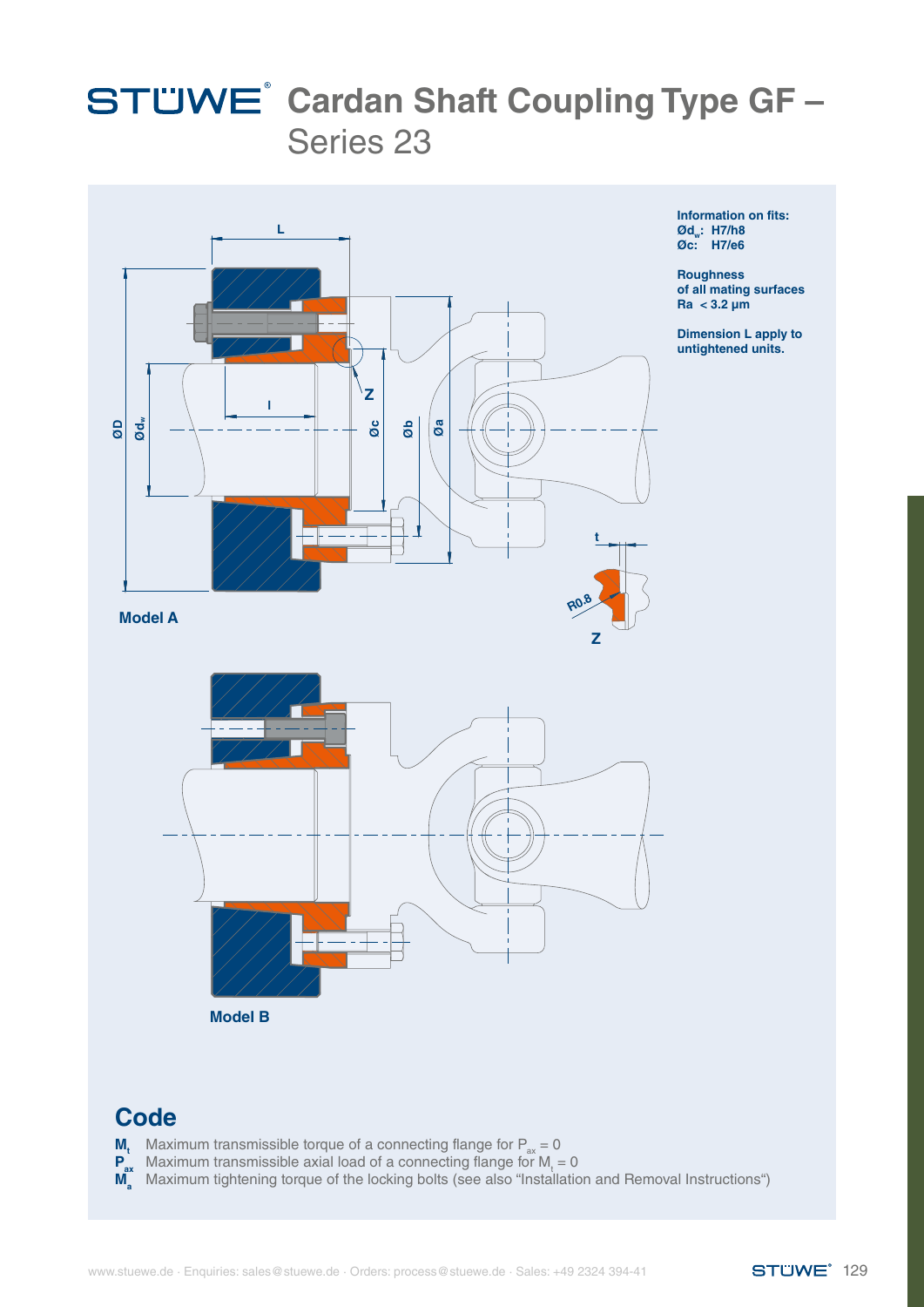### **Cardan Shaft Coupling Type GF –** Series 23

| <b>Type</b> | $d_w^*$<br>mm     | M,<br><b>kNm</b>  | <b>Locking bolts</b><br>Size of | $M_{a}$<br><b>Nm</b> | D<br>mm | mm  | L<br>mm | a<br>mm | b<br>mm | $\mathbf{c}$<br>mm | t<br>mm        | <b>Flange</b><br>bolts** | $M_{\rm a}$<br><b>Nm</b> | kg    |
|-------------|-------------------|-------------------|---------------------------------|----------------------|---------|-----|---------|---------|---------|--------------------|----------------|--------------------------|--------------------------|-------|
| GF 180 - 23 | 90<br>110<br>120  | 13<br>23<br>29    | M14                             | 160                  | 215     | 42  | 76      | 180     | 155.5   | 110                | 2.5            | 8 x M14                  | 160                      | 14.8  |
| GF 225 - 23 | 110<br>130<br>150 | 26<br>41<br>60    | M16                             | 240                  | 263     | 50  | 87      | 225     | 196     | 140 4              |                | 8 x M16                  | 240                      | 24.9  |
| GF 250 - 23 | 120<br>150<br>170 | 35<br>65<br>90    | M16                             | 240                  | 300     | 61  | 99      | 250     | 218     | 140 5              |                | 8 x M18                  | 340                      | 35.6  |
| GF 285 - 23 | 130<br>160<br>180 | 56<br>94<br>127   | M20                             | 470                  | 320     | 74  | 117     | 285     | 245     | 175                | 5              | 8 x M20                  | 470                      | 49.1  |
| GF 315 - 23 | 150<br>180<br>200 | 81<br>131<br>171  | M24                             | 820                  | 370     | 88  | 138     | 315     | 280     | 175                | 5              | 8 x M22                  | 640                      | 80.2  |
| GF 350 - 23 | 190<br>220<br>240 | 147<br>213<br>265 | M24                             | 820                  | 430     | 103 | 155     | 350     | 310     | 220                | $\overline{7}$ | 10 x M22                 | 640                      | 113.0 |
| GF 390 - 23 | 210<br>240<br>260 | 213<br>298<br>363 | M24                             | 820                  | 460     | 123 | 177     | 390     | 345     | 250                | $\overline{7}$ | 10 x M24                 | 820                      | 146.5 |
| GF 435 - 23 | 230<br>260<br>300 | 262<br>356<br>507 | M27                             | 1210                 | 520     | 128 | 192     | 435     | 385     | 280                | $\overline{7}$ | 10 x M27                 | 1210                     | 206.0 |

Further sizes on request, subject to technical changes.

\*Hole diameter can be freely chosen within given limitations. \*\*Grade 10.9

Connecting dimensions can be adapted if desired.

Model A: M16 and upwards with washers: DINENISO7416

**When ordering please state:** (Type x Ødwx model), e.g. GF 250 - 23 x 150 x A

Additional: holes, bolt size and bolt quantity if different from that given in the table

**You have not found what you are looking for in our comprehensive range of standard-products? We will be happy to promptly prepare any form of custom-made product and development innovation even using special materials such as 1.3974. Please feel free to contact us.**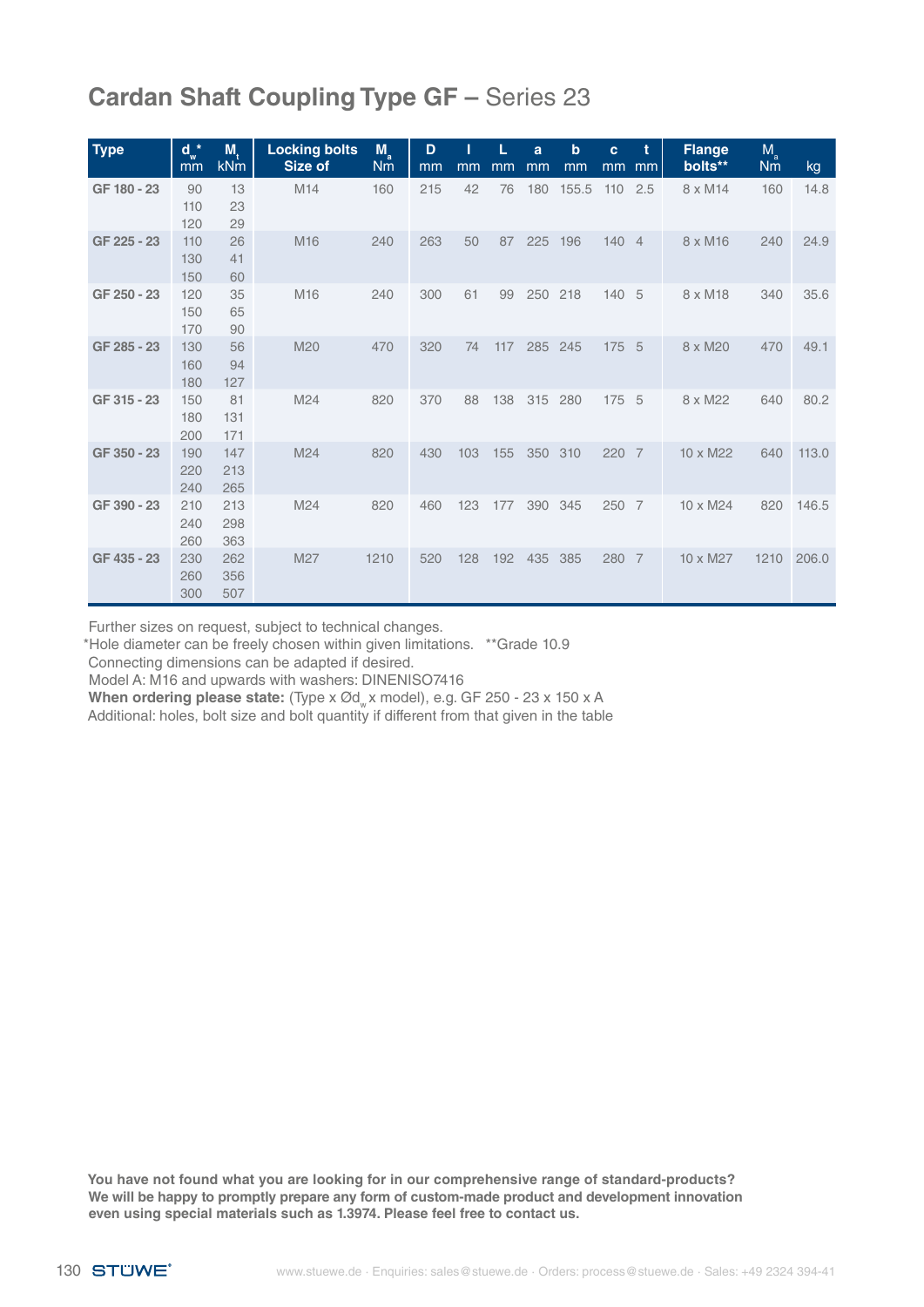

# **CARDAN SHAFT CONNECTING FLANGE** TYPE GF – SPECIAL SOLUTIONS

### **STÜWE** GF with Cross Keyway **on the Facing Side**

easy-to-install cardan shaft connecting flange